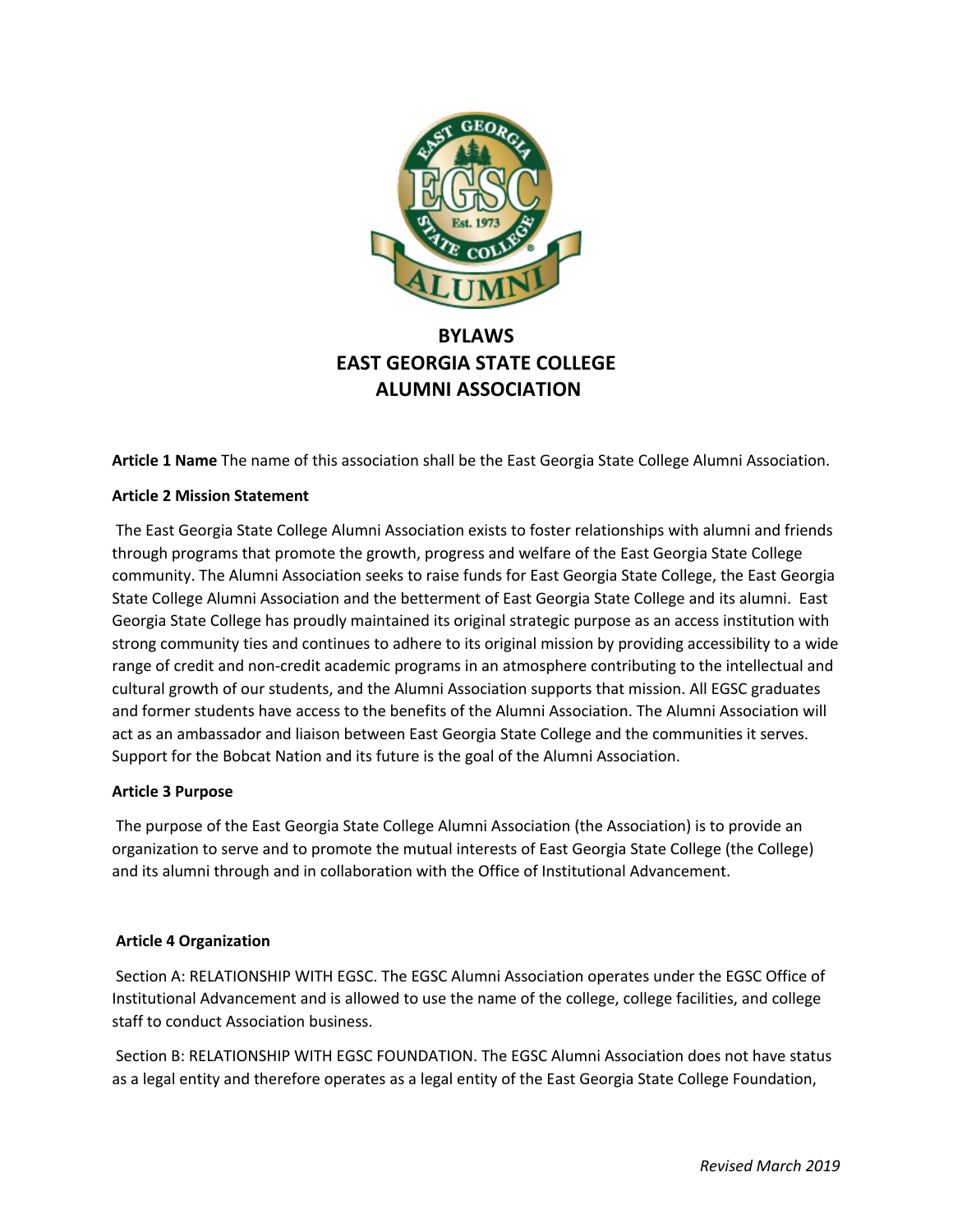Inc. The EGSC Foundation, a 501(c)(3) organization under the Internal Revenue Code, receives, deposits, disburses, invests and manages all gifts made on behalf of the EGSC Alumni Association. The EGSC Foundation, through gifts made from alumni and others, financially supports the activities of the EGSC Alumni Association. All monies collected by the Association will be reported to the East Georgia State College Foundation, Inc. for tax purposes.

### **Article 5 Annual Meeting**

There will be an annual meeting of the Alumni Association during which all members of the Alumni Association will be invited. The previous year's business will be discussed, including money raised and scholarship awards. The nomination of Officers of the Board will be done and presented by the nominating committee to the members of the Alumni Association during election years, which are every other year. The members of the Alumni Association will elect the Board, and the Board will appoint the Executive Officers. Any upcoming projects for the next year will be discussed at the Annual Meeting. The Annual Meeting will happen within the two weeks prior to June  $1<sup>st</sup>$  every year.

#### **Article 6 Members**

Section A: MEMBERSHIP. Membership is available to anyone who has attended East Georgia State College, or any of its predecessors, for at least one semester.

Section B: HONORARY MEMBERSHIP. Honorary Membership may be extended by the Board to those persons, while not alumni, who may be deemed by the Alumni Association to have rendered faithful and distinguished service in the interests of East Georgia State College.

Section C: ALUMNI DEFINED. Except as otherwise provided, all references in these bylaws to alumni will mean both men and women.

## **Article 7 Officers**

Section A: OFFICERS. The officers of this Association shall be President, Vice-President, Secretary, and Treasurer. To be eligible for the office of President, a person must have served on the Board for one two-year term. The Alumni and Development Coordinator, or equivalent staff officer of East Georgia State College shall act as Secretary. The Alumni and Development Coordinator will serve as an Ex-Officio member of the board in the position of Secretary and will keep minutes of all meetings. The Secretary's term will run concurrent with that person's employment with East Georgia State College. If the position of Alumni and Development Coordinator is vacant, the Ex-Officio position of Secretary will also be vacant. The Vice President of Institutional Advancement for East Georgia State College shall serve as an Ex-Officio member of the Board. The Vice President of Institutional Advancement's term will run

concurrent with that person's employment as Vice President of Institutional Advancement, regardless whether such term is interim or permanent in nature. Should the position of Vice President of Institutional Advancement be vacant, the Ex-Officio position given to it on the Board will also be vacant.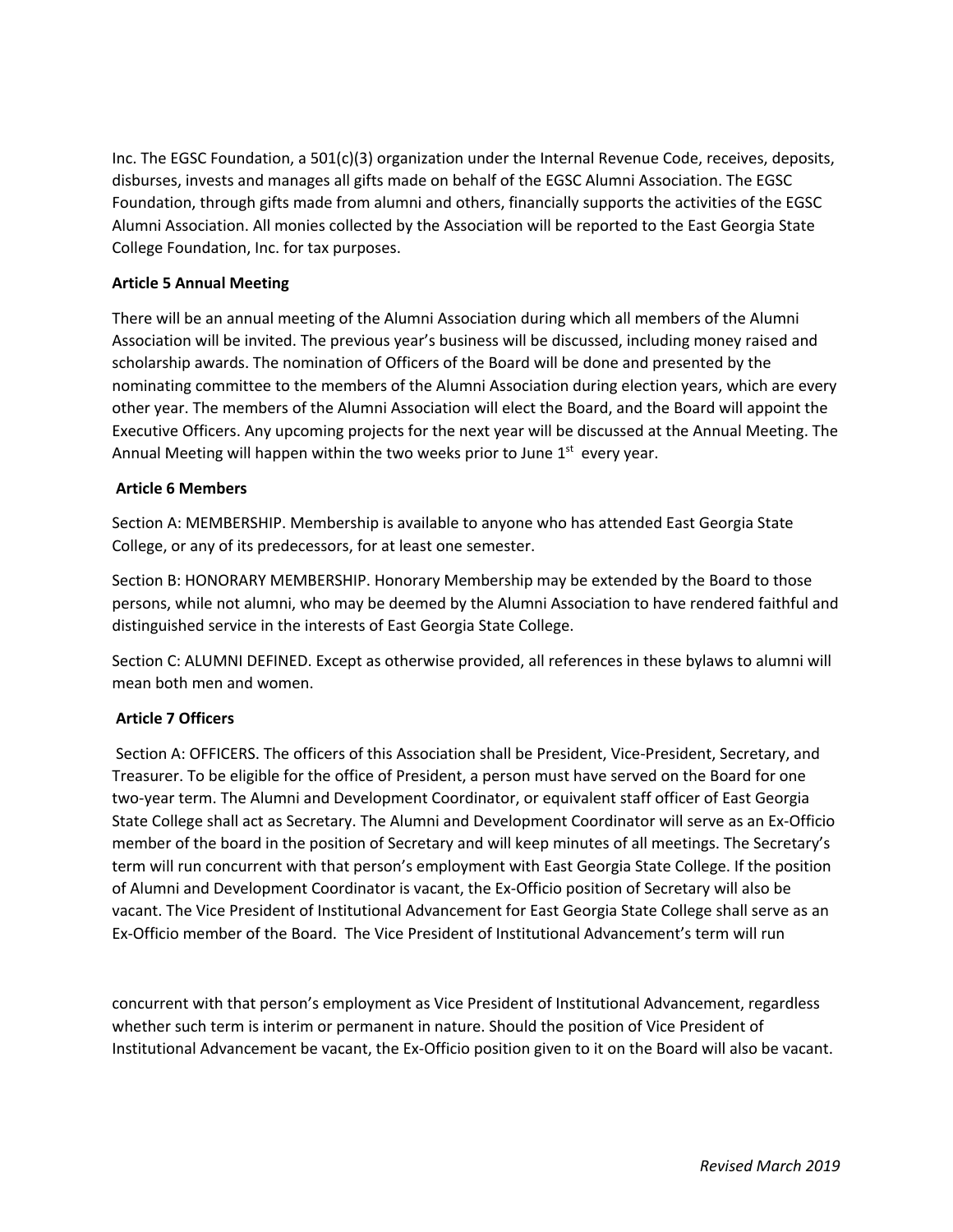Section B: NOMINATION OF OFFICERS. At least 14 days prior to the date established for the annual meeting of the Association, the nominating committee shall select a slate of officers from the Board membership for each office and shall bring their report to the annual meeting.

Section C: ELECTION OF OFFICERS. Officers shall be elected no later than 30 days prior to July first every other year. The elections shall be held at the Annual Meeting.

Section D: TERM OF OFFICE. All officers shall serve a term of two years from July first immediately following the annual meeting.

Section E: VACANCIES. The Board of Directors shall have the authority to fill any vacancies in any of the said offices.

Section F: DUTIES. The President shall preside at the annual meeting of the Association and any regularly scheduled meetings, represent the Association at occasions, and otherwise perform the duties generally associated with the office. The Vice-President shall assume the duties of the President when authorized by the President or upon the President's unavailability, disability, death, or resignation. The Secretary shall, in addition to duties otherwise prescribed by the Board, keep a record of all meetings and proceedings. The Treasurer shall, in addition to duties otherwise prescribed by the Board, keep and report to the Board and Officers as to the status and all aspects of the income and expenditures of the Association. All officers shall also perform the duties generally associated with their office. The President, Vice-President, Secretary, Treasurer and Vice President of Institutional Advancement of East Georgia State College shall constitute the Executive Committee. The Vice-President of East Georgia State College shall be in an advisory position for the Board.

#### **Article 8 Board of Directors**

Section A. BOARD OF DIRECTORS. There shall be a Board of Directors composed of the officers provided for by the Constitution, plus up to 20 additional directors elected from the active membership of the Association. The President of the Association shall be Chairman of the Board.

Section B. NOMINATION OF DIRECTORS. A nominating committee shall be appointed by the President of the Association by the first meeting of their term and shall:

a) Be responsible for receiving all nominations for vacant positions, compile a nomination sheet and submit to the Board for approval.

b) The individual's nomination form will be presented to Board either by mail or electronically at least 14 days prior to a Board Meeting.

c) The Board shall vote on the nominees with approval being 2/3 of the members in attendance provided a quorum is present.

Section C. MANNER OF ELECTION. Directors shall be elected by the Board and presented at the annual meeting of the Association.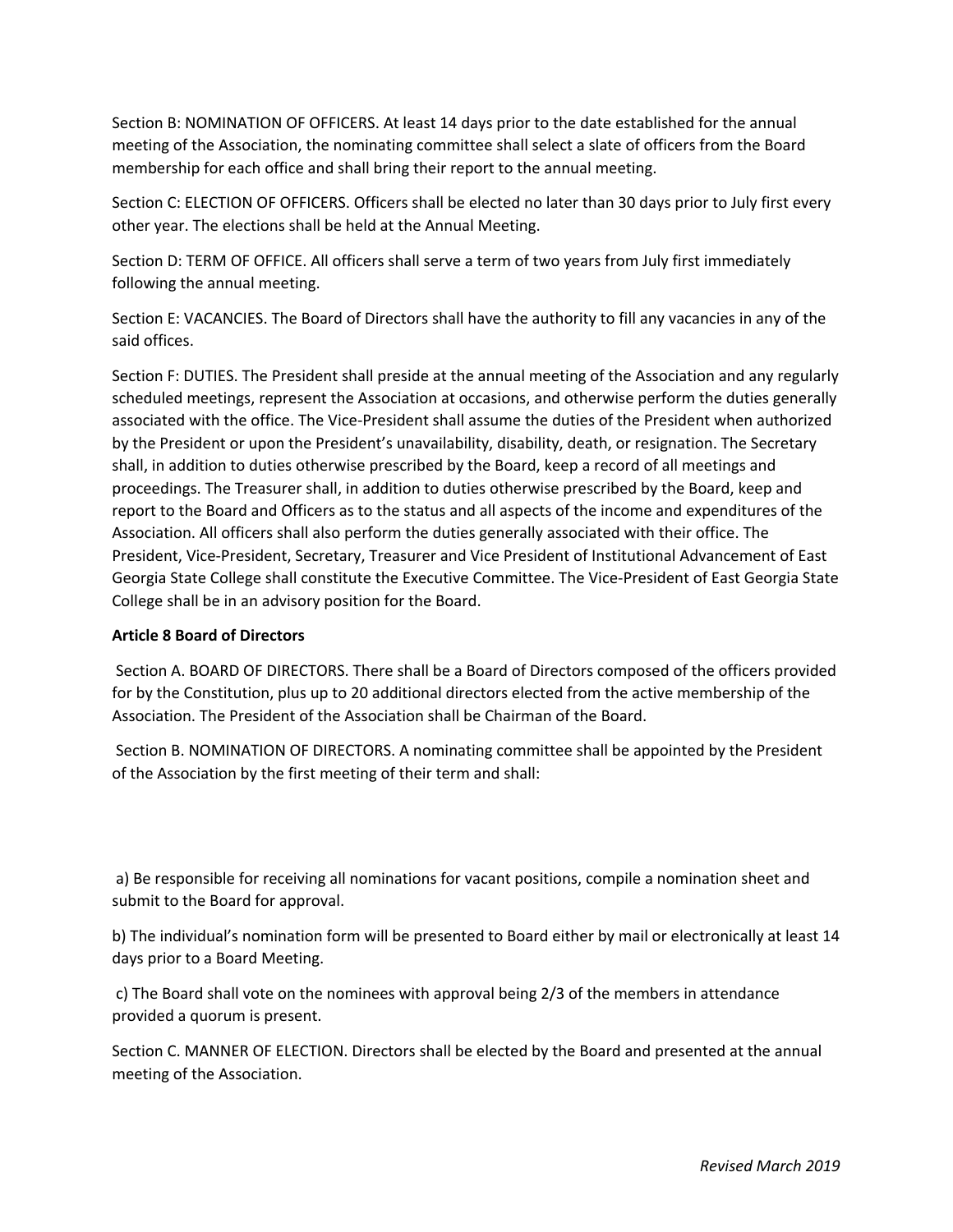Section D. TERM LENGTH. Directors shall serve a two-year term in office. All Board members may elect to serve additional two-year terms. The year, as referenced, shall be the fiscal year July 1 to June 30.

Section E. COMMITTEES. By the first meeting of the fiscal year, the following annual standing committees will be appointed by the President; each composed of a chairperson and other members as deemed necessary:

a) Scholarship Committee- members are expected to do the following: create or revise requirements for awarding any scholarship granted by the Association; publicize the scholarship program; answer all requests for scholarship information; judge the applications and award the scholarship(s); assure that the conditions of the award are adhered to by the recipients; to solicit additional funds for the scholarship(s) and encourage the establishment of additional scholarship grants; recognize scholarship donors; and to request the disbursement of funds to scholarship winners

b) Fundraising Committee- Oversees fundraising activities including implementation, planning and budget. The Secretary/Treasurer will serve on this committee with the remaining members appointed by the Board.

c) Other committees as deemed necessary by the President or Board of Directors.

d) The President will serve as an Ex-Officio member of all committees. Revised March 2019

Section F. LIFETIME BOARD MEMBER. Lifetime Board Membership will be extended by the Association to those board members who have rendered faithful and committed service for a period of 10 years to the Board of Directors of the Alumni Association. Lifetime Board Members will serve in an Ex-Officio capacity with no attendance requirements.

Section G. DUTIES. Directors shall be required to attend a minimum of 2 regular Board of Directors meetings each year.

#### **Article 9 Meetings**

Section A: BOARD MEETINGS. Regular meetings of the Alumni Association will be quarterly, with one of the meetings to serve as the annual meeting. The annual meeting of the Association shall be held on the Swainsboro campus of East Georgia State College on a date established by the Board of Directors. The membership shall be notified not less than fourteen days prior to the date of the meeting.

Section B: CALLED MEETINGS. A majority of the officers or Board of Directors of the Association may call a meeting of the Association at any time, provided that the membership is given notice no less than fourteen days prior to the date of the said called meeting.

Section C: VOTING. Voting at regular and called Board Meetings utilizes Robert's Rules of Order, latest version. Members of the Board who wish to utilize a conference call for meetings are considered present at the meeting and will be allowed to vote as if present. Each person voting will have one vote to cast. Except as otherwise provided, the Board of Directors of the East Georgia State College Alumni Association (the Board) will have full and sole authority to act on behalf of the Association in a manner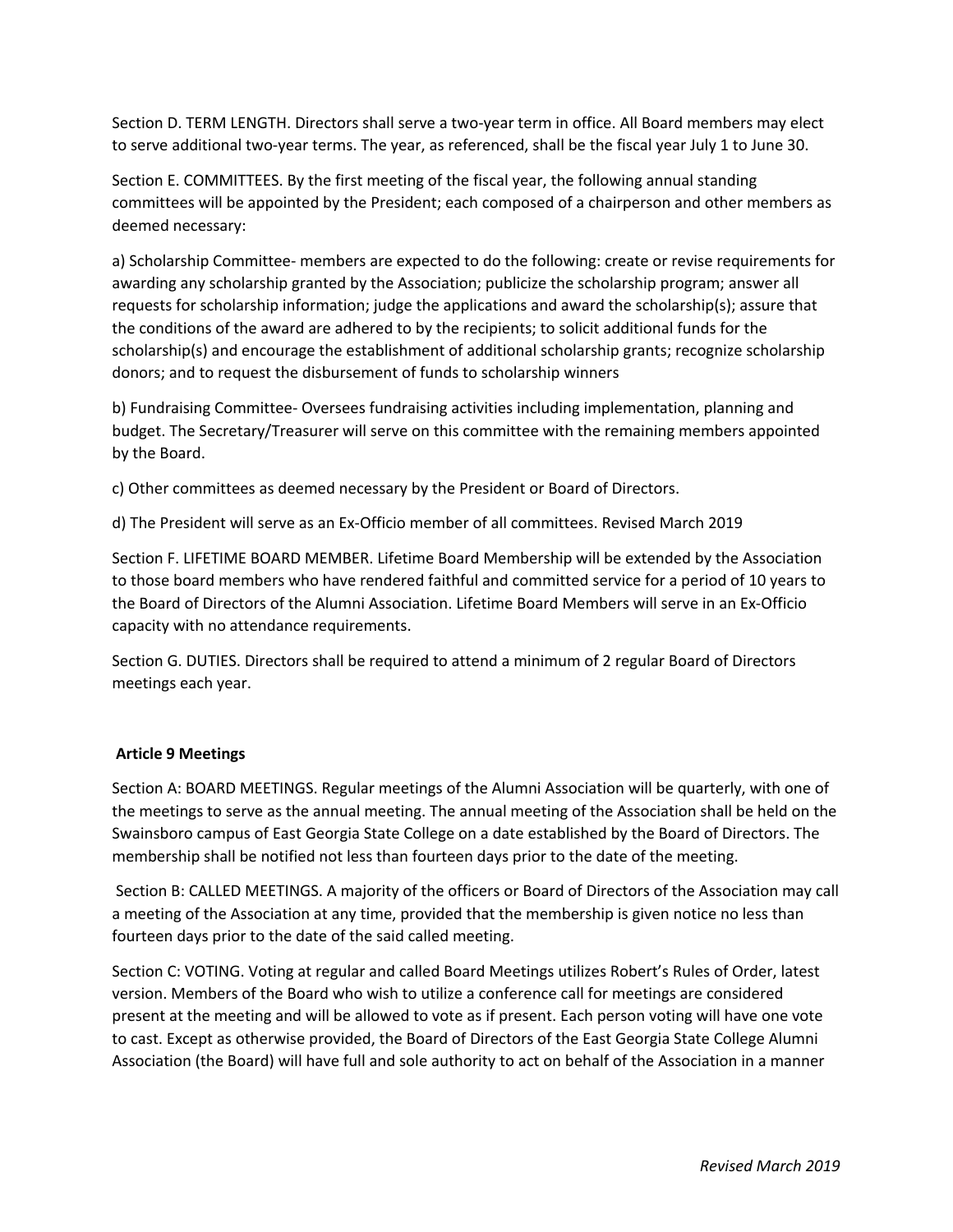consistent with the purposes of the Association, as stated herein. The Secretary and the Vice-President of Institutional Advancement of East Georgia State College will not cast votes.

Section D: CALLED VOTING. Upon approval from the Board or the Alumni Association President, a called vote may be issued by the Secretary, to utilize email or phone voting on timely issues. Voting on proposed items will be eligible until the close of the seventh day after issuance of said called vote, and will follow majority guidelines established by Robert's Rules of Order, latest edition.

Section E: QUORUM. A quorum shall be defined as a simple majority (51% or greater). In the event of a tie, the Chairman will break the tie. This shall apply to the Board of Directors and any and all Committees associated with the East Georgia State College Alumni Association. A quorum of the Board of Directors may be recognized if at least three members of the Board are present at a Board meeting and business may be voted on.

## **Article 10 Bylaws**

Section A: BYLAWS. Bylaws may be adopted by the Association and may be established to govern the normal functioning of the Association, provided however, that no bylaw shall be established that will in any way conflict with the Constitution of the Association. The bylaws will be interpreted by the latest version of Robert's Rules of Order.

Section B: ESTABLISHMENT OF BYLAWS. It shall be the responsibility of the Board of Directors to establish the bylaws of this Association. Bylaws so established by the Board shall become effective immediately, shall remain in effect until rescinded or changed by vote of the Board of Directors.

Section C: AMENDMENTS. Amendments to the bylaws may be proposed in writing by any member of the Association to the Board of Directors. The proposed amendment(s) shall be submitted to the Bylaws Committee and President at least 30 days prior to vote. The Bylaws committee shall submit by mail or electronically to the entire Board of Directors fourteen days prior to voting. The balloting on any such proposed amendment to the bylaws shall be handled by the Board of Directors. A 2/3 majority vote of quorum shall be necessary for the adoption of the proposed amendments.

## **Article 11 Disclosure**

Section A: DISCLOSURE. Members of the Board of Directors, or any committee member, must keep confidential the names, address, financial information of donors, or the type or amounts of donations given to the Alumni Association unless written permission is given to the Alumni Association by the donor for disclosure of the information. Confidentiality must also extend to any legal disputes the Alumni Association is involved with. Violation of confidentiality by Board Members or committee members will result in removal from their position on the Board or committee.

## **Article 12 Conflicts of Interest**

Section A: CONFLICT OF INTEREST. No Board of Directors member or committee member can have a personal financial interest or financial gain in any contract or transaction involving the Alumni Association. Any contract or transaction entered into in violation of this provision is null and void. The Alumni Association may take action to recover any financial gain a Board member or committee member has acquired in this way. Involvement in a conflict of interest by a Board member or a